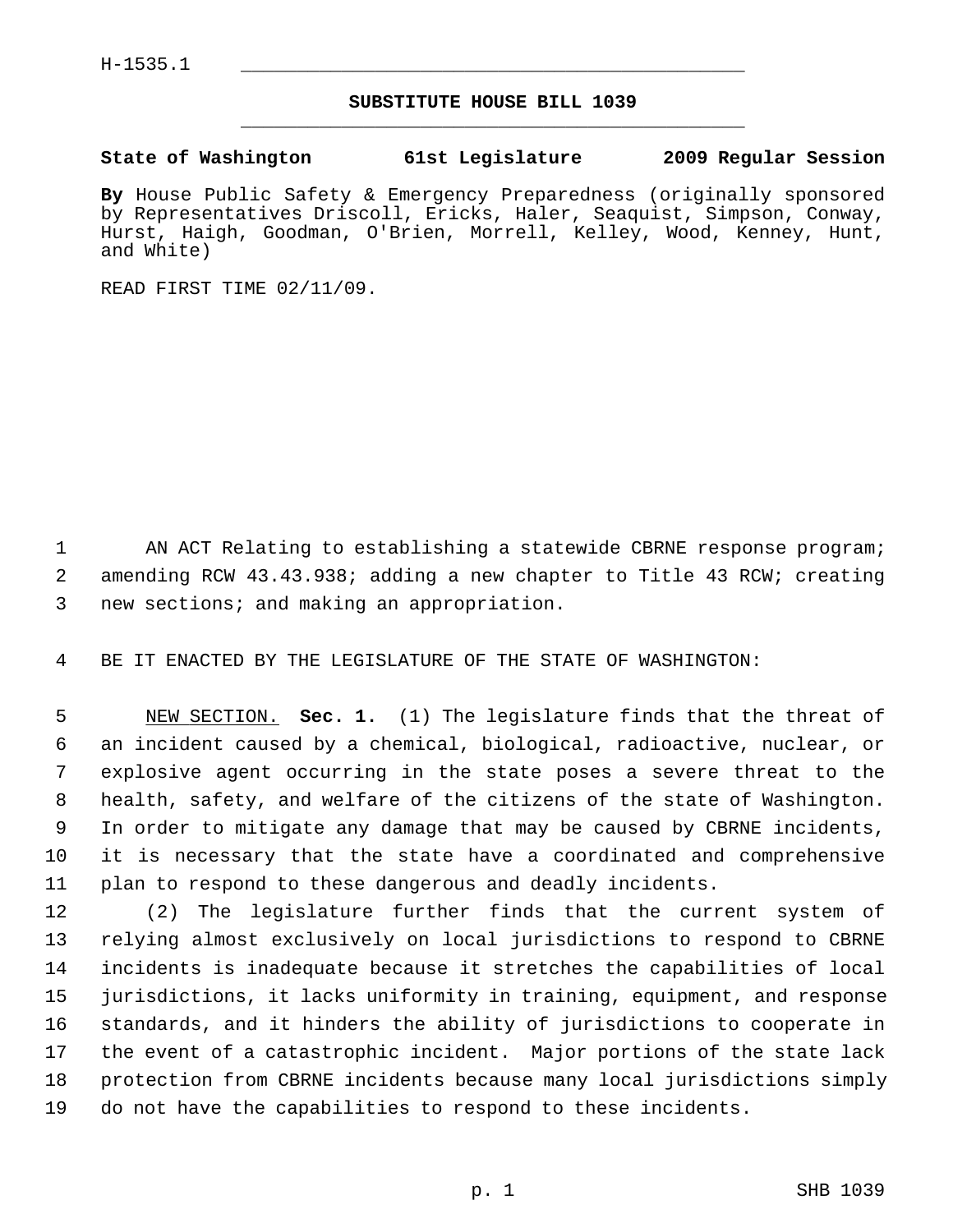1 (3) The legislature further finds that an active response 2 capability will mitigate the need for large scale environmental cleanup 3 efforts. Additionally, the legislature recognizes that future 4 appropriations and grant proceeds are often predicated upon the current 5 success of a program. Accordingly, the legislature intends to begin 6 the implementation of a statewide CBRNE response program by funding the 7 program in two phases.

 8 NEW SECTION. **Sec. 2.** The director shall establish and maintain a 9 statewide CBRNE response program. However, the overall statewide CBRNE 10 response program described and organized pursuant to sections 3 through 11 14 of this act shall be developed in two phases as follows:

12 (1) Phase one shall consist of the following:

13 (a) The state treasurer shall transfer funds as may be necessary 14 from the local toxics control account to the statewide CBRNE response 15 account, established in section 11 of this act, for the CBRNE program 16 design and development phase during the 2009-2011 biennium.

17 (b) The director shall:

18 (i) Provide for appropriate staff and administrative support 19 necessary to design a statewide CBRNE program to fully develop its 20 infrastructure.

21 (ii) Create and adopt any rules, procedures, policies, or standards 22 that are necessary to implement and administer the provisions of this 23 chapter.

24 (iii) Create a policy advisory group and an operations advisory 25 group to assist in the design and development of the program as 26 specified under section 7 of this act.

27 (iv) Identify the specific start-up costs to train and equip each 28 CBRNE regional response team to meet a type one state defined standard.

29 (v) Analyze in detail the costs to operate and sustain a fully 30 implemented CBRNE program, as described in phase two, and as designed 31 during phase one of the program.

32 (vi) Develop and sign an interlocal agreement with each CBRNE 33 regional response team as specified under section 6 of this act.

34 (vii) Develop a cost recovery program as specified under section 35 12 of this act.

36 (viii) Seek and acquire supplementary grants from public and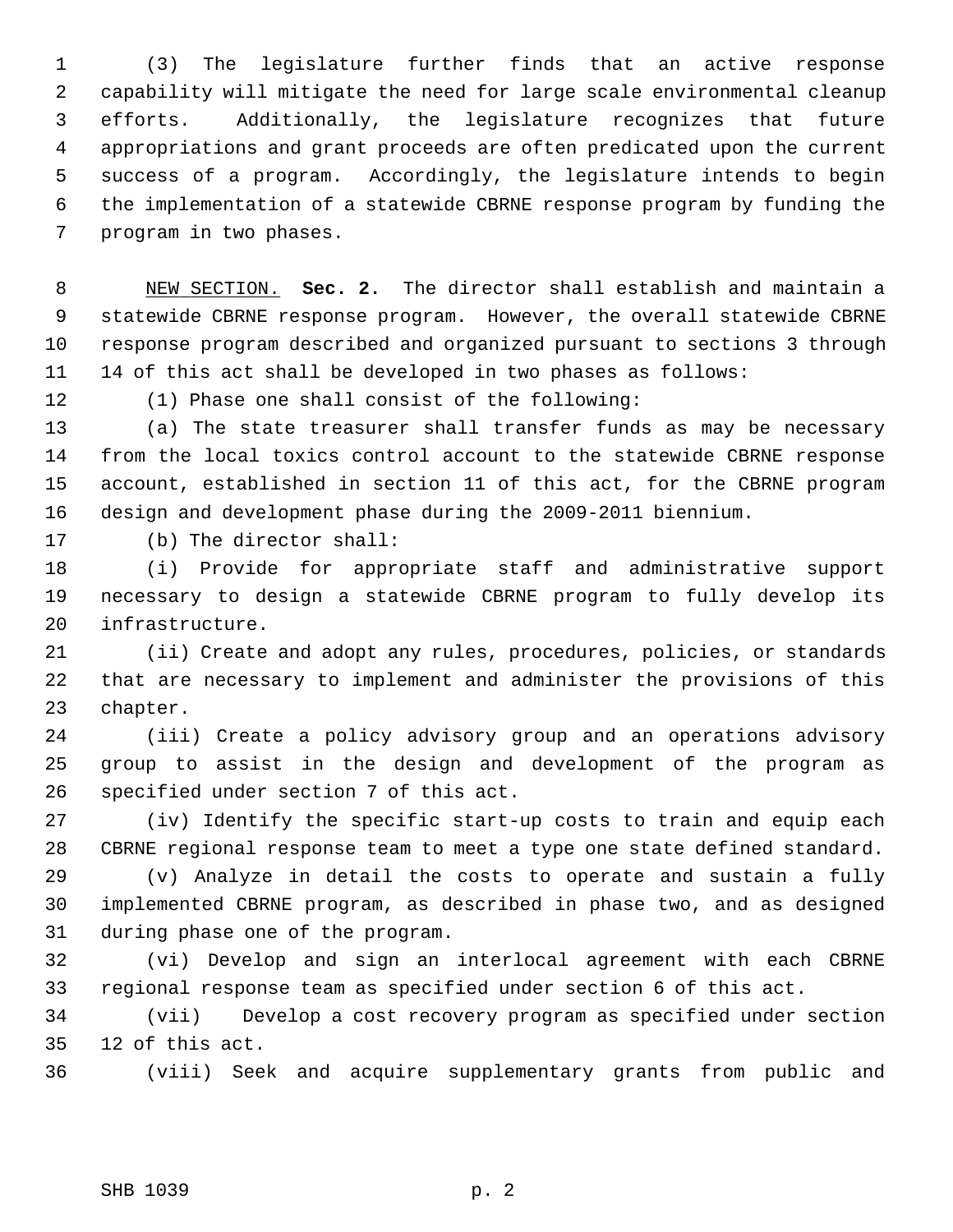1 private sources, in addition to identified sources, to help fund the 2 operation and administration of the program as specified under section 3 13 of this act.

4 (2) Phase two shall consist of the following:

 5 (a) The state treasurer shall transfer such funds as may be 6 necessary from the local toxics control account, or from another 7 source or sources identified during phase one, to the statewide CBRNE 8 response account for the full implementation and operation of the 9 statewide CBRNE program.

10 (b) The director shall:

11 (i) Implement and administer a fully operational statewide CBRNE 12 response program as provided for under this act and as designed during 13 phase one.

14 (ii) Procure the equipment and logistical support necessary to 15 achieve and sustain a type one capability for each CBRNE response team 16 as defined during phase.

17 (iii) Implement an appropriate training and exercise program that 18 achieves and sustains the standards defined during phase one.

19 (iv) Implement an aggressive cost recovery program as specified 20 under section 12 of this act.

21 (v) Monitor mission effectiveness and program efficiency by 22 carefully measuring team performance against established standards; by 23 evaluating team capabilities through annual exercises; by measuring 24 team readiness through periodic inspections; and by evaluating program 25 administration through periodic audits.

26 NEW SECTION. **Sec. 3.** The definitions in this section apply 27 throughout this chapter unless the context clearly requires otherwise.

28 (1) "CBRNE agent" means a chemical, biological, radioactive, 29 nuclear, or explosive agent.

30 (2) "CBRNE incident" means an incident creating a danger or the 31 possibility of a danger to persons, property, or the environment as a 32 result of spillage, seepage, fire, explosion, or release of a CBRNE 33 agent.

34 (3) "Director" means the director of fire protection in the 35 Washington state patrol.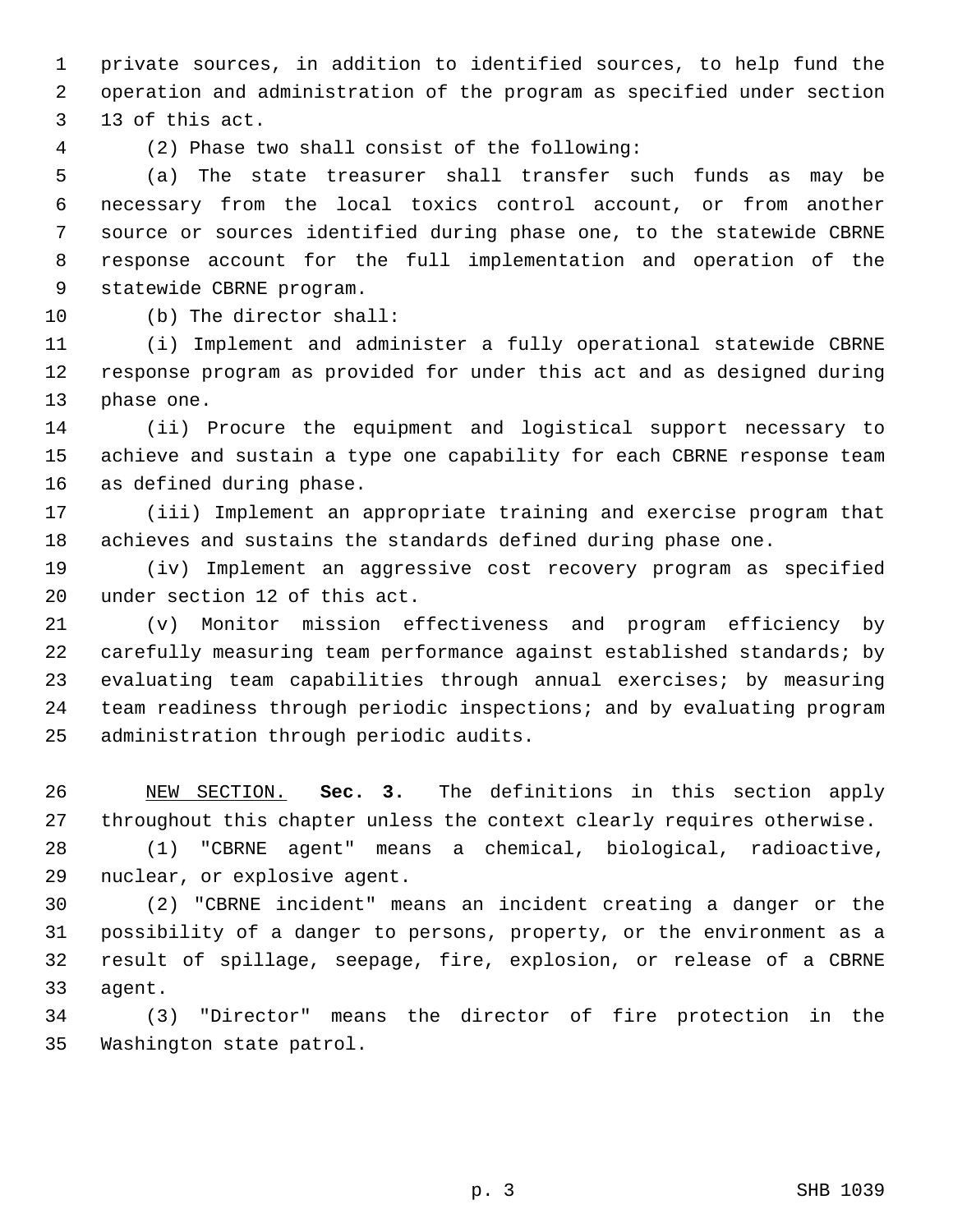1 NEW SECTION. **Sec. 4.** (1) The overall statewide CBRNE response 2 program must include:

3 (a) The division of the state into five CBRNE response regions;

 4 (b) A network of two regional CBRNE teams, one hazmat and one bomb, 5 to respond to CBRNE incidents within their respective regions and to 6 operate outside their respective regions to assist other regional teams 7 when needed;

 8 (c) Standards for training, equipment, and operational procedures 9 for regional teams and other responders concerning responses to CBRNE 10 incidents;

11 (d) Procedures for reimbursing regional teams for costs as a result 12 of approved responses; and

13 (e) Procedures for recovering response costs from parties 14 responsible for causing a CBRNE incident.

15 (2) The director shall adopt any rules necessary to implement and 16 administer the provisions of this chapter.

17 (3) The requirement of the program under this chapter is subject to 18 appropriation by the legislature.

19 NEW SECTION. **Sec. 5.** (1) The director shall divide the state into 20 five CBRNE response regions. In making this division, the director 21 must consider: (a) The history of any CBRNE or hazardous materials 22 incident locations throughout the state and the factors that contribute 23 to those incidents; (b) the current geographical distribution of CBRNE 24 or hazardous materials responders; and (c) any existing regional 25 divisions in the state.

26 (2) After consultation with the policy and operations advisory 27 groups established under section 7 of this act, the director may, with 28 good cause, modify boundaries of the established regions.

29 NEW SECTION. **Sec. 6.** (1) After consultation with the policy and 30 operations advisory groups established under section 7 of this act, the 31 director shall determine the number of technicians and the level of 32 training required of the response teams for that region. These 33 determinations must be made based upon the risk that each region faces 34 from a CBRNE incident.

35 (2) The director shall contract with two regional response teams 36 from each of the five regions. The director may contract only with a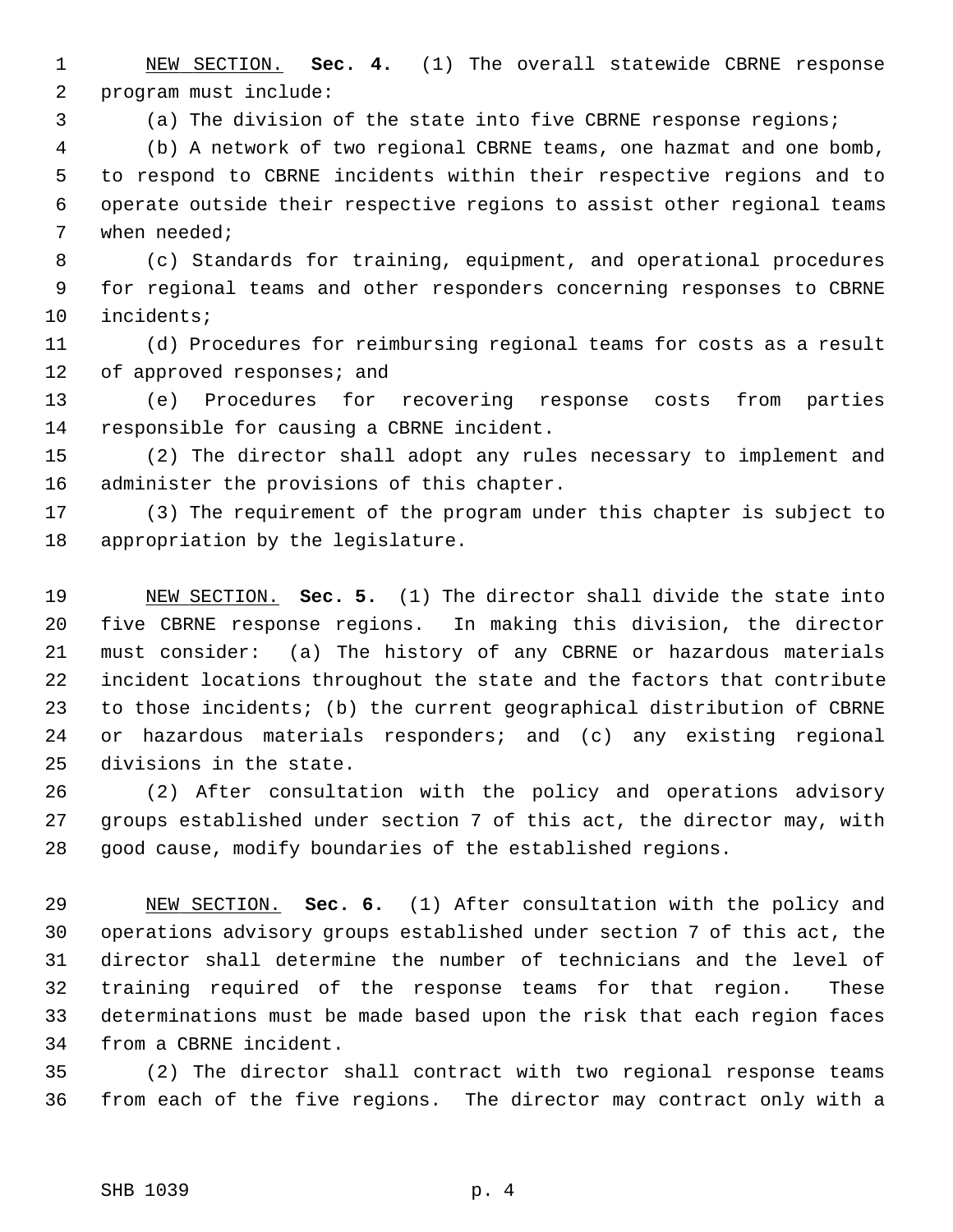1 unit of local government with respect to a regional response team. 2 Units of local government that are located in the same region may enter 3 into intergovernmental agreements for the formation of a regional 4 response team.

 5 NEW SECTION. **Sec. 7.** (1) Two advisory groups are created to 6 assist the director in implementing and managing the program. The 7 policy advisory group will advise the director on budget, staffing, 8 policy, and other management-related issues. The operations advisory 9 group will advise the director on technical and operational issues, 10 including training, equipment, response, and performance standards. 11 Both advisory groups serve a strictly advisory role to the director in 12 all matters.

13 (2) The policy advisory group shall consist of six members 14 appointed by the director and shall include: (a) Two members nominated 15 by and representing the Washington association of sheriffs and police 16 chiefs; (b) two members nominated by and representing the Washington 17 state fire chiefs association; (c) one member nominated by and 18 representing the Washington state emergency management council; and (d) 19 one member representing the director's office.

20 (3) The operations advisory group shall consist of voting and 21 nonvoting members. Voting members shall include two members from each 22 CBRNE response region appointed by and representing the contracting 23 units of local government under section 6(2) of this act. Nonvoting 24 members shall include one appointed representative from each of the 25 following state agencies: Ecology, health, transportation, Washington 26 state patrol office of the state fire marshal, military, and the 27 emergency management division of the military department. In addition, 28 the director shall seek appointment of one tribal nation representative 29 and two private sector representatives.

30 (4) All members serve at the discretion of the appointing 31 authority.

32 (5) Members shall be reimbursed for travel expenses as provided in 33 RCW 43.03.050 and 43.03.060.

34 NEW SECTION. **Sec. 8.** (1) The primary duty of a regional response 35 team is to stabilize a CBRNE incident. Regional response teams are 36 limited to emergency responses and the evaluation and documentation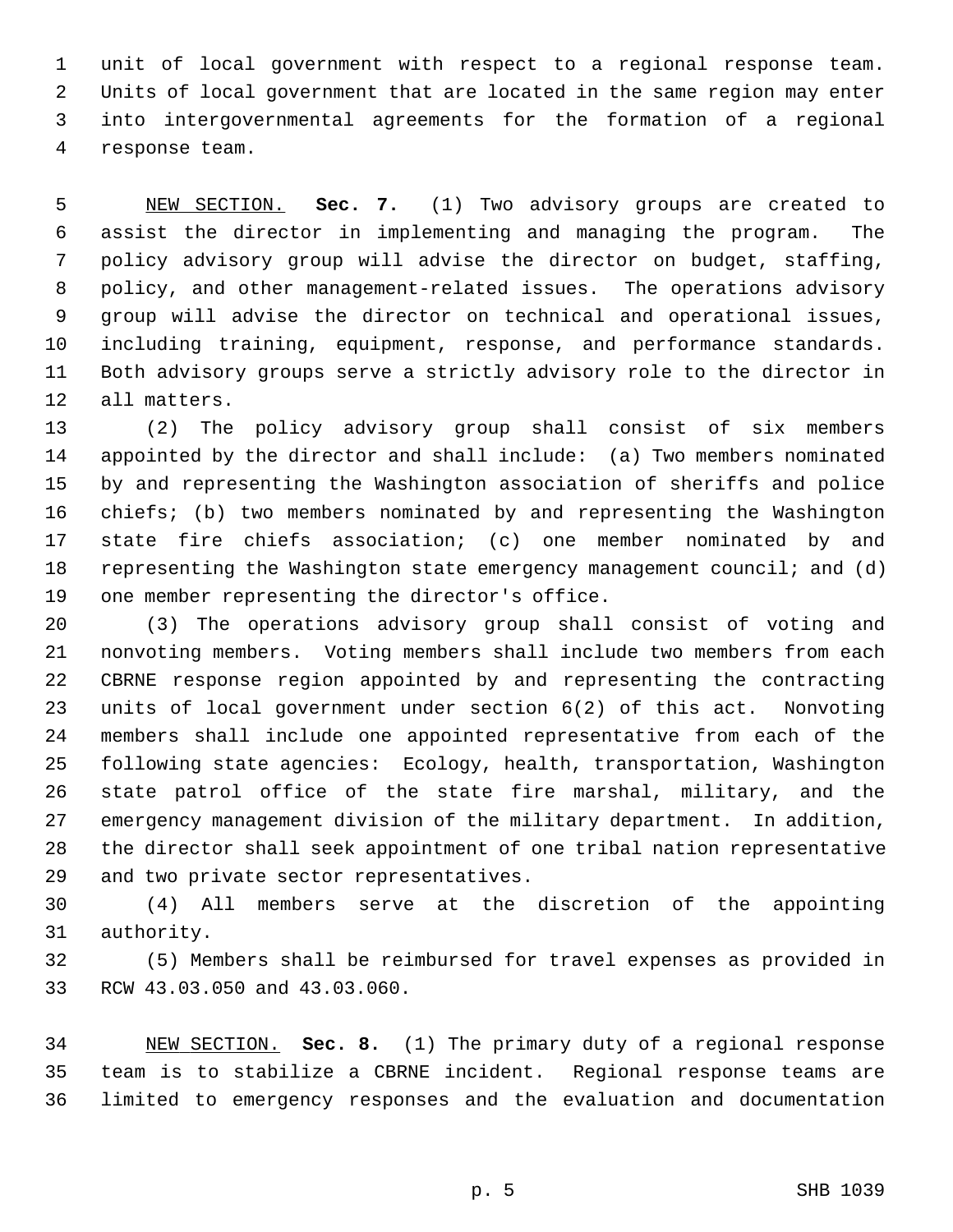1 functions arising from CBRNE incidents that threaten life, property, or 2 the environment. A regional response team must respond to the best of 3 its ability, subject to the limitations of available equipment and 4 personnel. Regional response teams must work with known local hazard 5 industries, emergency response and management agencies, and local 6 emergency planning committees to ensure an appropriate integration of 7 plans, training, and operational response.

 8 (2) A regional response team may sample, test, analyze, treat, 9 remove, recover, package, monitor, or track the involvement of a CBRNE 10 agent only if it is incidentally necessary to identify a CBRNE agent, 11 prevent the release or threat of a release of a CBRNE agent, or 12 stabilize a CBRNE incident.

13 (3) The activities of a regional response team are limited to those 14 that can be accomplished safely to stabilize a CBRNE incident and, 15 except as may be incidentally necessary, do not include the transport, 16 storage, disposal, or remedial cleanup of CBRNE agents.

17 (4) A regional response team is not required to maintain general 18 security or safety perimeters, locate underground utilities, ensure 19 appropriate traffic control services, conduct hydrological 20 investigations and analysis, or provide testing, removal, or disposal 21 of underground storage tank contamination at or near the CBRNE incident 22 to which the team is dispatched.

23 NEW SECTION. **Sec. 9.** The director must establish procedures for 24 the dispatch of a regional response team to a CBRNE incident. These 25 procedures must include standards for the evaluation of a CBRNE 26 incident by a state or local agency and, if the incident cannot be 27 controlled with local resources, a process for the state or local 28 agency to request the assistance of a regional response team.

29 NEW SECTION. **Sec. 10.** (1) If a unit of local government requests 30 the assistance of a regional response team under the dispatch 31 procedures set forth under section 9 of this act, then, upon the team's 32 arrival, the unit of local government must provide the team with site-33 specific and geographical and topological information sufficient to 34 support the tactical decisions required by the situation.

35 (2) A unit of local government, upon request by the appropriate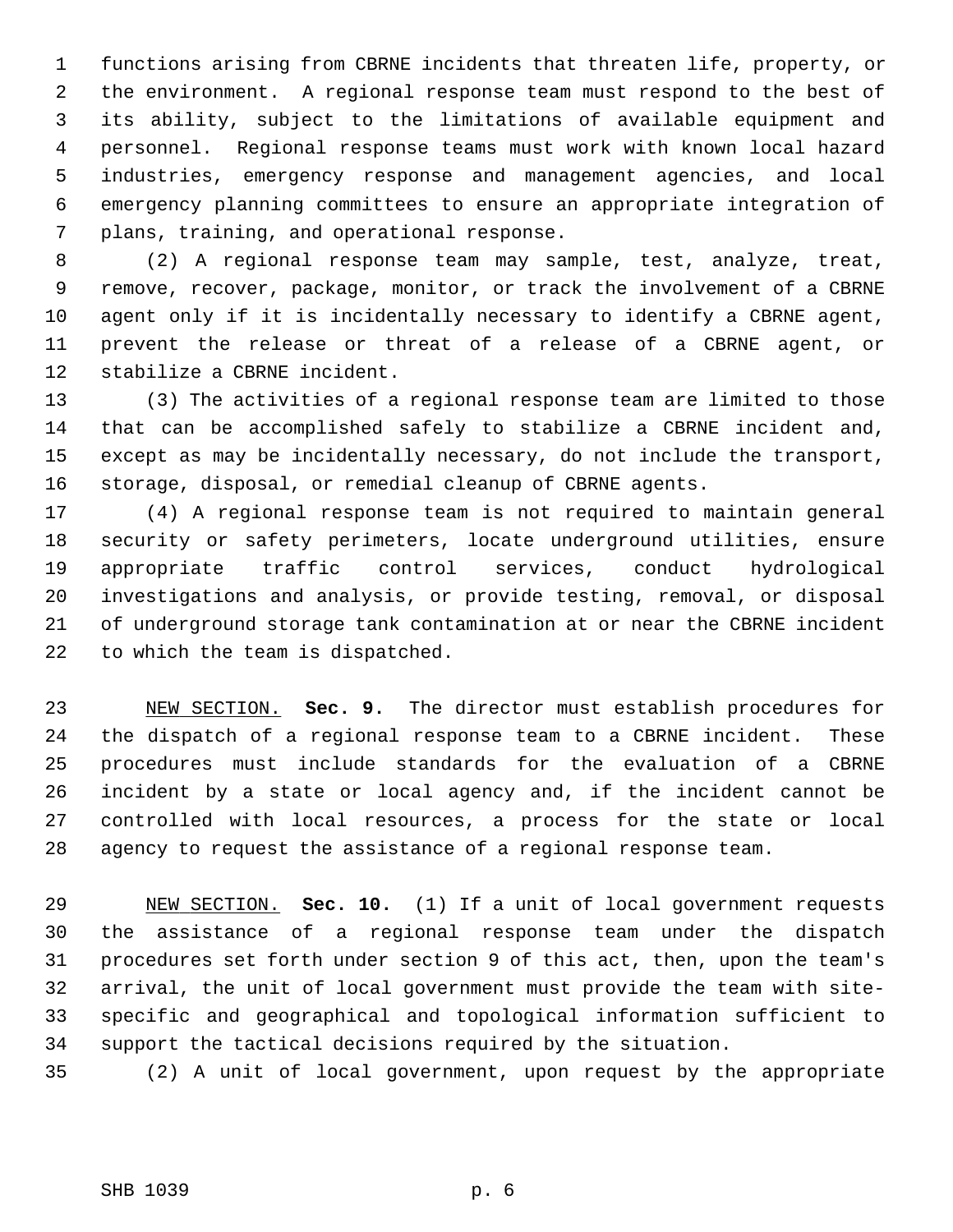1 regional response team, must provide any preplanning information that 2 the team reasonably requests. This information may include, without 3 limitation:

4 (a) Facility site-specific floor plans and occupancy information;

5 (b) Local maps; and

 6 (c) An inventory of the types and levels of emergency operational 7 support and resources available locally.

 8 (3) A unit of local government, upon request by the appropriate 9 regional response team, must provide any site security that the team 10 reasonably requests. This may include, without limitation: (a) Site 11 perimeter control; (b) force protection; and (c) site safety searches 12 or sweeps.

13 (4) A unit of local government, upon request by the appropriate 14 regional response team, must provide any logistical support that the 15 team reasonably requests. This support may include, without 16 limitation: (a) Food and water; (b) a source of water for fire 17 suppression and decontamination; (c) fuel and other supplies; (d) 18 shelter; and (e) interoperable communications.

19 (5) A unit of local government, upon request by the appropriate 20 regional response team, must provide a national incident management 21 system compliant incident command and control structure to ensure all 22 tactical decisions and operations are carried out in a safe and uniform 23 manner by all participating responders.

24 NEW SECTION. **Sec. 11.** (1) The statewide CBRNE response account is 25 created in the custody of the state treasurer.

26 (2) The account shall contain all of the following:

27 (a) All moneys recovered from cost reimbursements under section 12 28 of this act;

29 (b) All grant proceeds not otherwise required to be maintained in 30 a separate account;

31 (c) All moneys transferred under section 2 of this act; and

32 (d) Any other moneys appropriated or transferred to the account by 33 the legislature.

34 (3) Expenditures from the account may be used only as provided in 35 this act. Only the director or his or her designee may authorize 36 expenditures from the account. The account is subject to allotment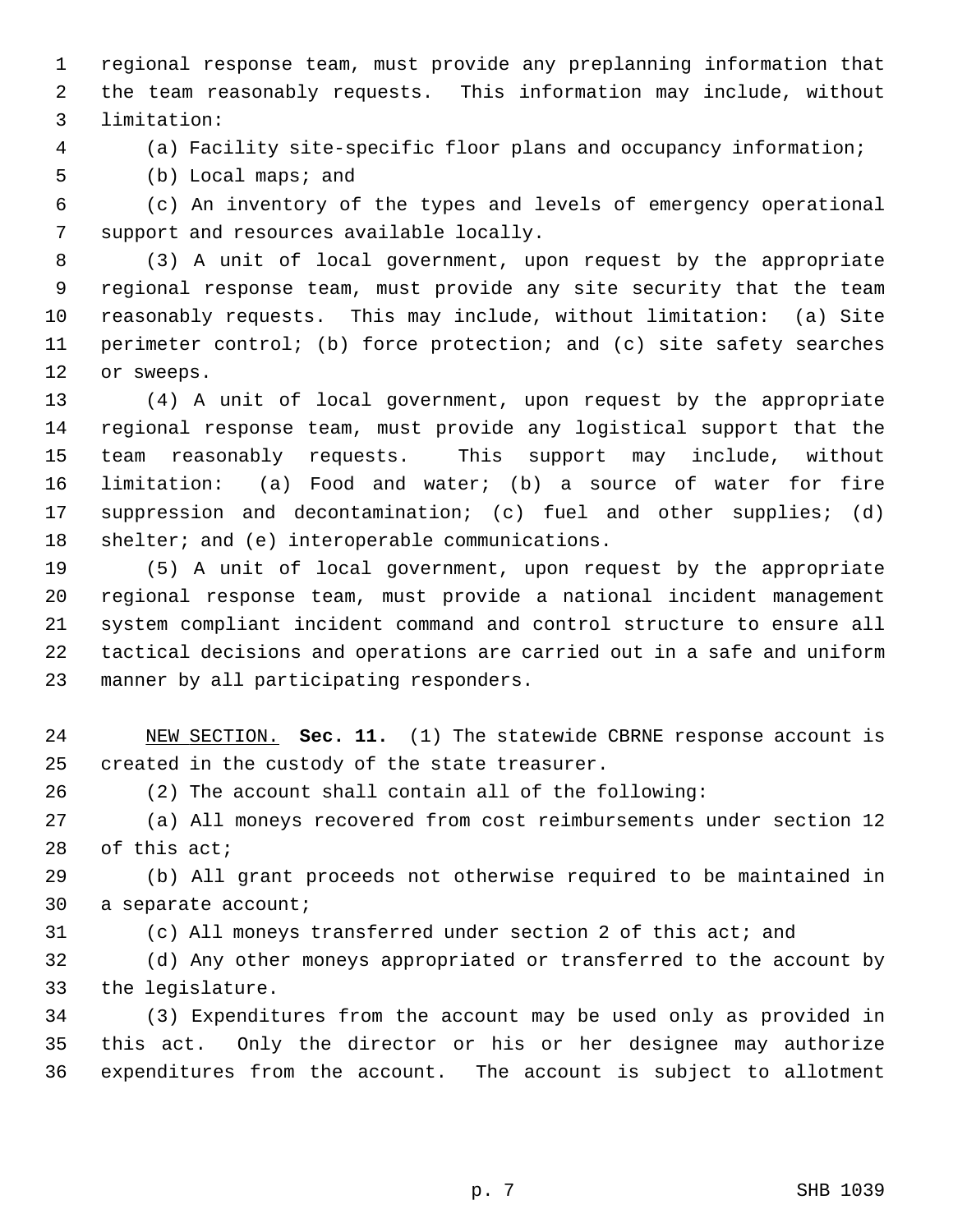1 procedures under chapter 43.88 RCW, but an appropriation is not 2 required for expenditures.

 3 NEW SECTION. **Sec. 12.** (1) If a specific person or entity is 4 responsible for the necessary expenses incurred by the director or a 5 CBRNE regional response team pertaining to its response to a CBRNE 6 incident, then the director shall notify the responsible party by 7 appropriate order. The director may not issue an order pertaining to 8 a project or activity that was completed more than five years prior to 9 the date of the proposed issuance of the order. The order must state 10 the findings of the director concerning liability, the amount of 11 necessary expenses incurred in conducting the response, and a notice 12 that the amount is due and payable immediately upon receipt of the 13 order.

14 (2) The director may, upon application from the recipient of an 15 order received within thirty days after the receipt of the order, 16 reduce or set aside, in its entirety, the amount due and payable if it 17 appears from the application, and from any further investigation the 18 director may desire to undertake, that a reduction or setting aside is 19 just and fair under all the circumstances.

20 (3) If the responsible party fails to pay the amount specified in 21 the order issued by the director or if an application has been made 22 within thirty days as provided in this section and the amount provided 23 in the order issued by the department subsequent to such application is 24 not paid within fifteen days after receipt thereof, the attorney 25 general, upon request of the director, shall bring an action on behalf 26 of the state in the superior court of Thurston county or any county in 27 which the person to which the order is directed does business, or in 28 any other court of competent jurisdiction, to recover the amount 29 specified in the final order of the director.

30 (4) No order issued under this section may be construed as an order 31 within the meaning of RCW 43.21B.310 and is not appealable to the 32 hearings board.

33 (5) All moneys recovered under this section must be deposited into 34 the statewide CBRNE response account established under section 11 of 35 this act.

36 (6) For the purposes of this section, "necessary expenses" means 37 the expenses incurred by the director and assisting state or local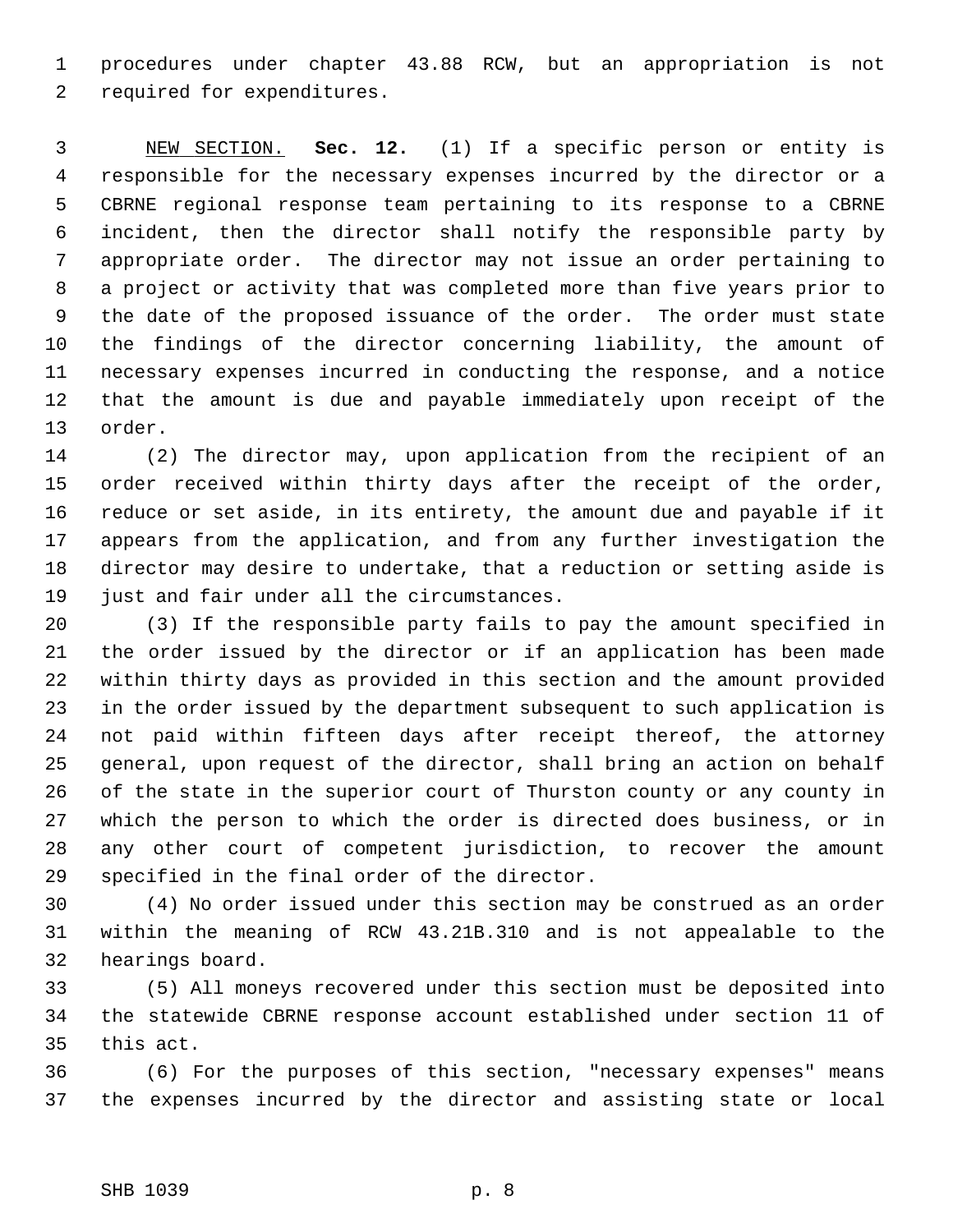1 agencies for (a) investigating the source of the incident; (b) 2 conducting actions to stabilize the CBRNE incident; and (c) enforcing 3 the provisions of this chapter and collecting for damages caused by a 4 CBRNE incident.

 5 NEW SECTION. **Sec. 13.** (1) The director shall establish procedures 6 to actively seek grants from public or private sources for the 7 operation and administration of the statewide CBRNE response program. 8 The director shall work in cooperation with the state military 9 department and local jurisdictions to obtain grant funding for the 10 program.

11 (2) Grant proceeds must be deposited into the statewide CBRNE 12 response account, or if required as a condition of the grant into a 13 dedicated grant fund.

14 **Sec. 14.** RCW 43.43.938 and 1995 c 369 s 18 are each amended to 15 read as follows:

16 (1) Wherever the term state fire marshal appears in the Revised 17 Code of Washington or the Washington Administrative Code it shall mean 18 the director of fire protection.

19 (2) The chief of the Washington state patrol shall appoint an 20 officer who shall be known as the director of fire protection. The 21 board, after consulting with the chief of the Washington state patrol, 22 shall prescribe qualifications for the position of director of fire 23 protection. The board shall submit to the chief of the Washington 24 state patrol a list containing the names of three persons whom the 25 board believes meet its qualifications. If requested by the chief of 26 the Washington state patrol, the board shall submit one additional list 27 of three persons whom the board believes meet its qualifications. The 28 appointment shall be from one of the lists of persons submitted by the 29 board.

30 (3) The director of fire protection may designate one or more 31 deputies and may delegate to those deputies his or her duties and 32 authorities as deemed appropriate.

33 (4) The director of fire protection, in accordance with the 34 policies, objectives, and priorities of the fire protection policy 35 board, shall prepare a biennial budget pertaining to fire protection